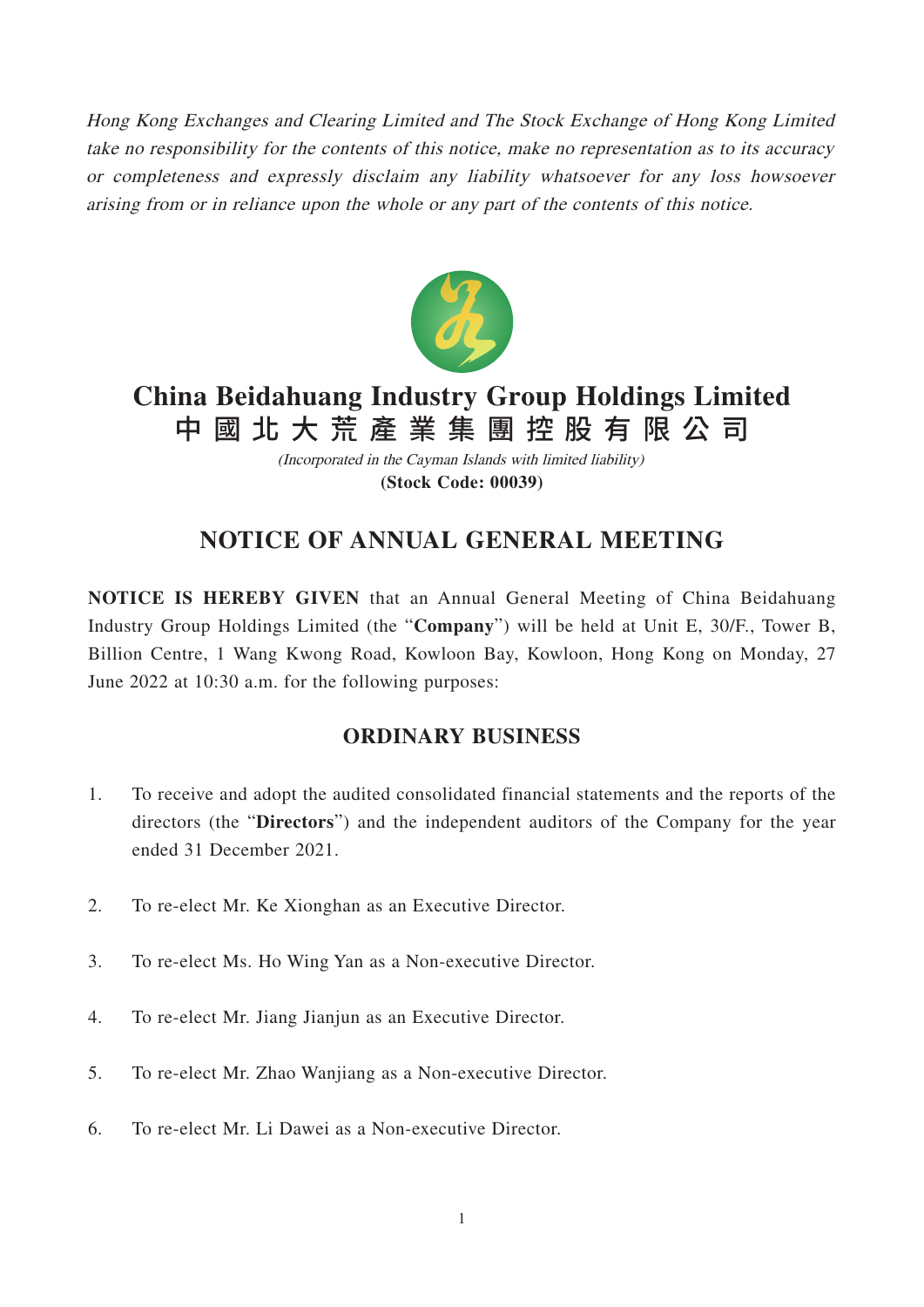- 7. To authorise the Board of Directors to fix the Directors' remuneration.
- 8. To re-appoint HLB Hodgson Impey Cheng Limited as auditors of the Company and to authorise the Board of Directors to fix their remuneration.
- 9. To consider and, if thought fit, pass, with or without amendments, the following resolution as an ordinary resolution:

#### "**THAT**

- (a) subject to paragraph (c) of this resolution, the exercise by the Directors during the Relevant Period (as defined in paragraph (d) below) of all the powers of the Company to allot, issue and deal with additional shares of the Company (the "**Shares**") and to make or grant offers, agreements and options which would or might require Shares to be allotted, issued or dealt with be generally and unconditionally approved;
- (b) the Directors be authorised to make offers or agreements or grant options during the Relevant Period (as defined in paragraph (d) below) which would or might require Shares to be allotted and issued either during or after the end of the Relevant Period pursuant to paragraph (a) above;
- (c) the total number of Shares allotted or agreed conditionally or unconditionally to be allotted (whether pursuant to an option or otherwise) by the Directors pursuant to the approvals in paragraphs (a) and (b) above, otherwise than pursuant to (i) a rights issue (as defined in paragraph (d) below) or (ii) any option scheme or similar arrangement for the time being adopted for the grant or issue to officers and/or employees of the Company and/or any of its subsidiaries and/or any eligible grantee pursuant to the scheme of Shares or rights to acquire Shares, or (iii) any scrip dividend scheme or similar arrangement providing for the allotment of Shares in lieu of the whole or part of a dividend on Shares in accordance with the articles of association of the Company, shall not in total exceed 20% of the total number of Shares in issue at the date of the passing of this resolution and the said approval shall be limited accordingly; and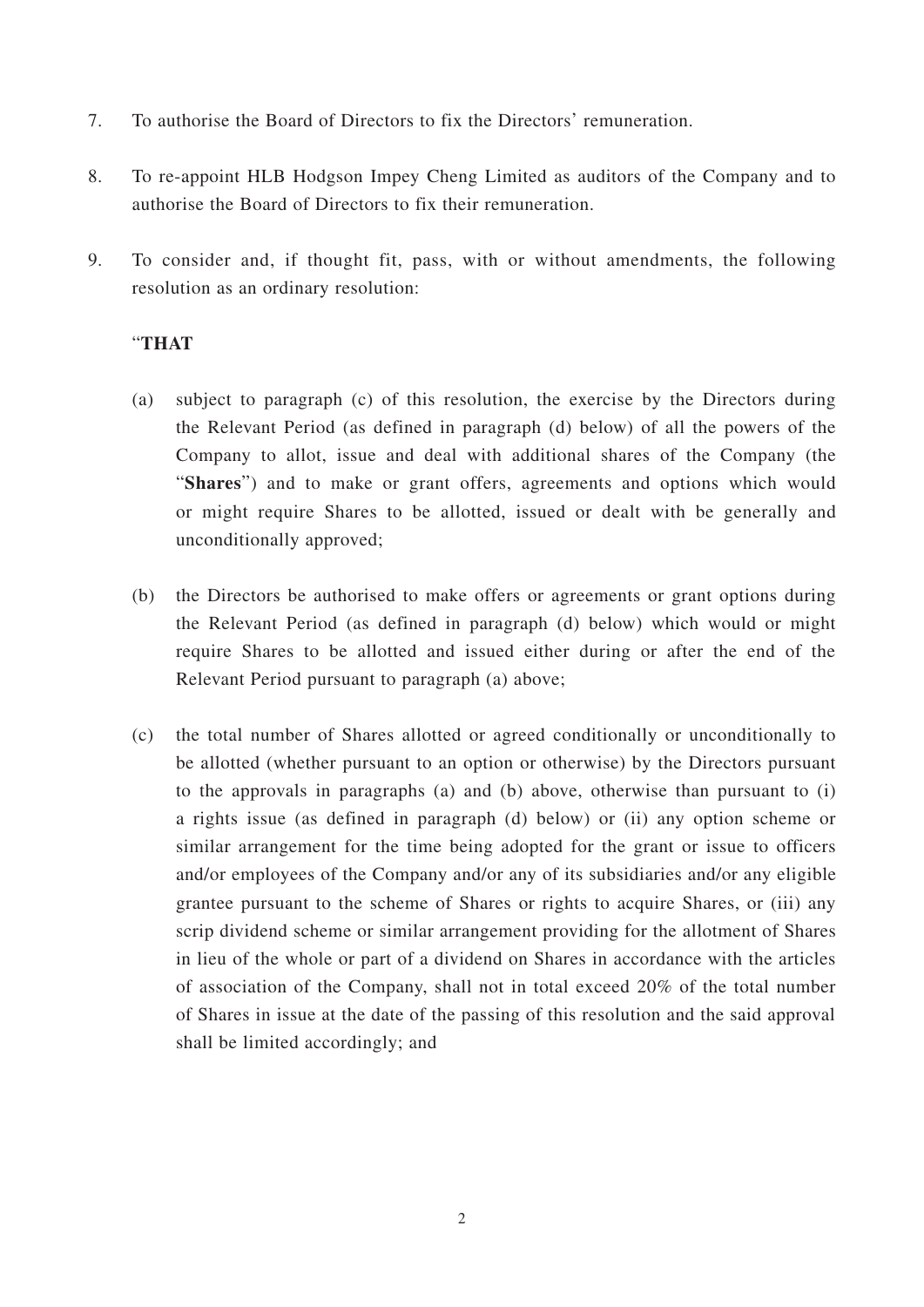(d) for the purpose of this resolution,

"**Relevant Period**" means the period from the passing of this resolution until whichever is the earliest of:

- (i) the conclusion of the next annual general meeting of the Company;
- (ii) the revocation or variation of the authority given under this resolution by ordinary resolution passed by the Company's shareholders in general meeting; or
- (iii) the expiration of the period within which the next annual general meeting of the Company is required by the articles of association of the Company or any applicable law to be held; and

"**rights issue**" means an offer of Shares open for a period fixed by the Directors to holders of Shares on the register of members of the Company on a fixed record date in proportion to their then holdings of such Shares (subject to such exclusions or other arrangements as the Directors may deem necessary or expedient in relation to fractional entitlements or having regard to any restrictions or obligations under the laws of, or of the requirements of any recognised regulatory body or any stock exchange in, or in any territory outside Hong Kong).".

10. To consider and, if thought fit, pass, with or without amendments, the following resolution as an ordinary resolution:

### "**THAT**

(a) the exercise by the Directors during the Relevant Period (as defined in paragraph (c) below) of all the powers of the Company to purchase its own Shares, subject to and in accordance with the applicable laws, rules and regulations of The Securities and Futures Commission of Hong Kong and The Stock Exchange of Hong Kong Limited and paragraph (b) of this resolution, be and is hereby generally and unconditionally approved;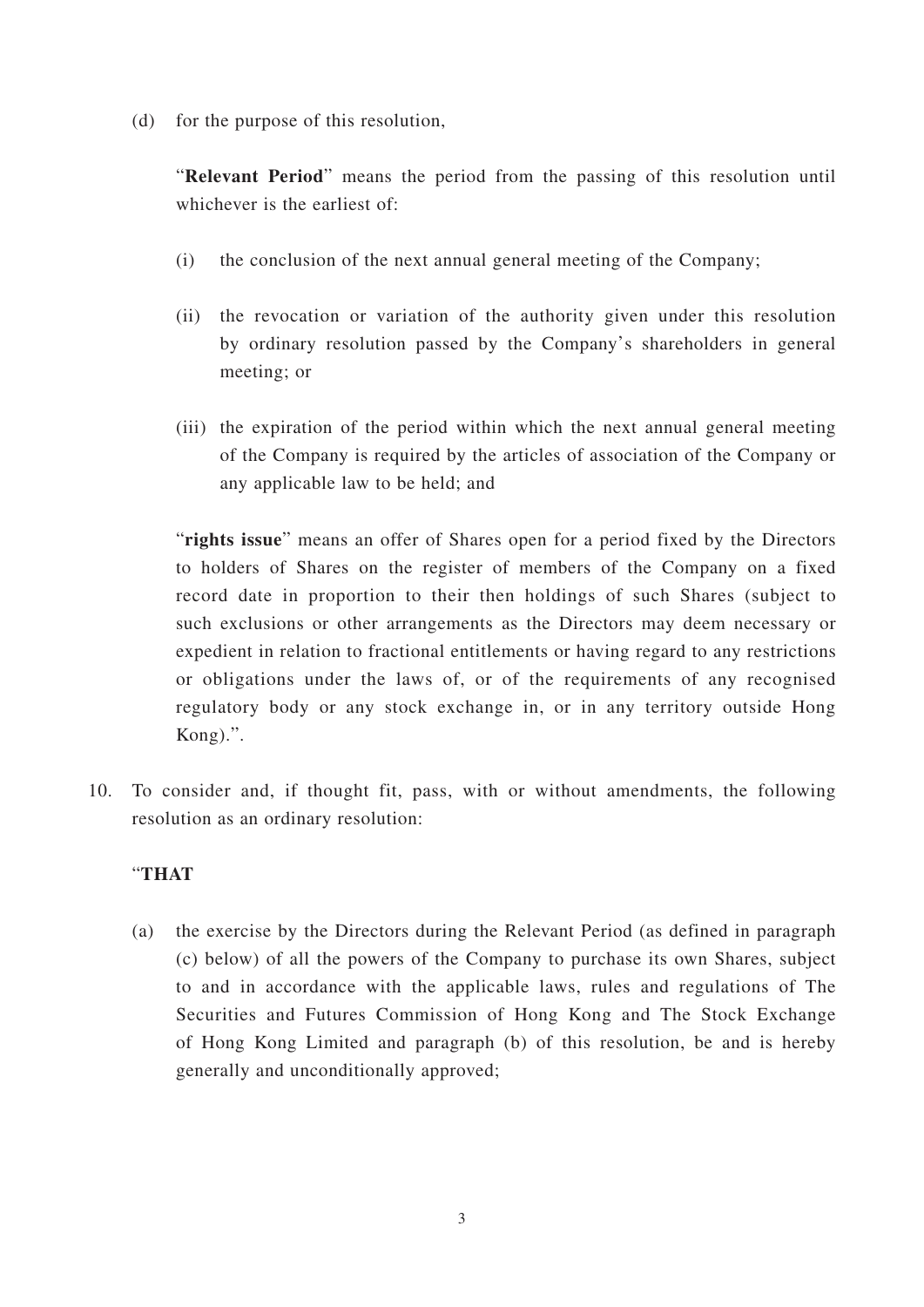- (b) the total number of Shares which may be repurchased by the Company pursuant to the approval in paragraph (a) above shall not exceed 10% of the total number of Shares in issue at the date of the passing of this resolution and the said approval shall be limited accordingly; and
- (c) for the purpose of this resolution, "**Relevant Period**" means the period from the passing of this resolution until whichever is the earliest of:
	- (i) the conclusion of the next annual general meeting of the Company;
	- (ii) the revocation or variation of the authority given under this resolution by ordinary resolution passed by the Company's shareholders in general meeting; or
	- (iii) the expiration of the period within which the next annual general meeting of the Company is required by the articles of association of the Company or any applicable laws to be held.".
- 11. To consider and, if thought fit, pass, with or without amendments, the following resolution as an ordinary resolution:

"**THAT** conditional upon the passing of the ordinary resolutions no. 9 and 10 as set out in the notice convening this meeting, the general mandate granted to the Directors pursuant to the ordinary resolution no. 9 as set out in the notice convening this meeting to exercise the powers of the Company to allot, issue and deal with the Shares be and is hereby extended by the addition thereto of such number of Shares repurchased by the Company under the authority granted pursuant to ordinary resolution no. 10 as set out in the notice convening this meeting, provided that such number of Shares so repurchased shall not exceed 10% of the total number of Shares in issue at the date of the passing of this resolution.".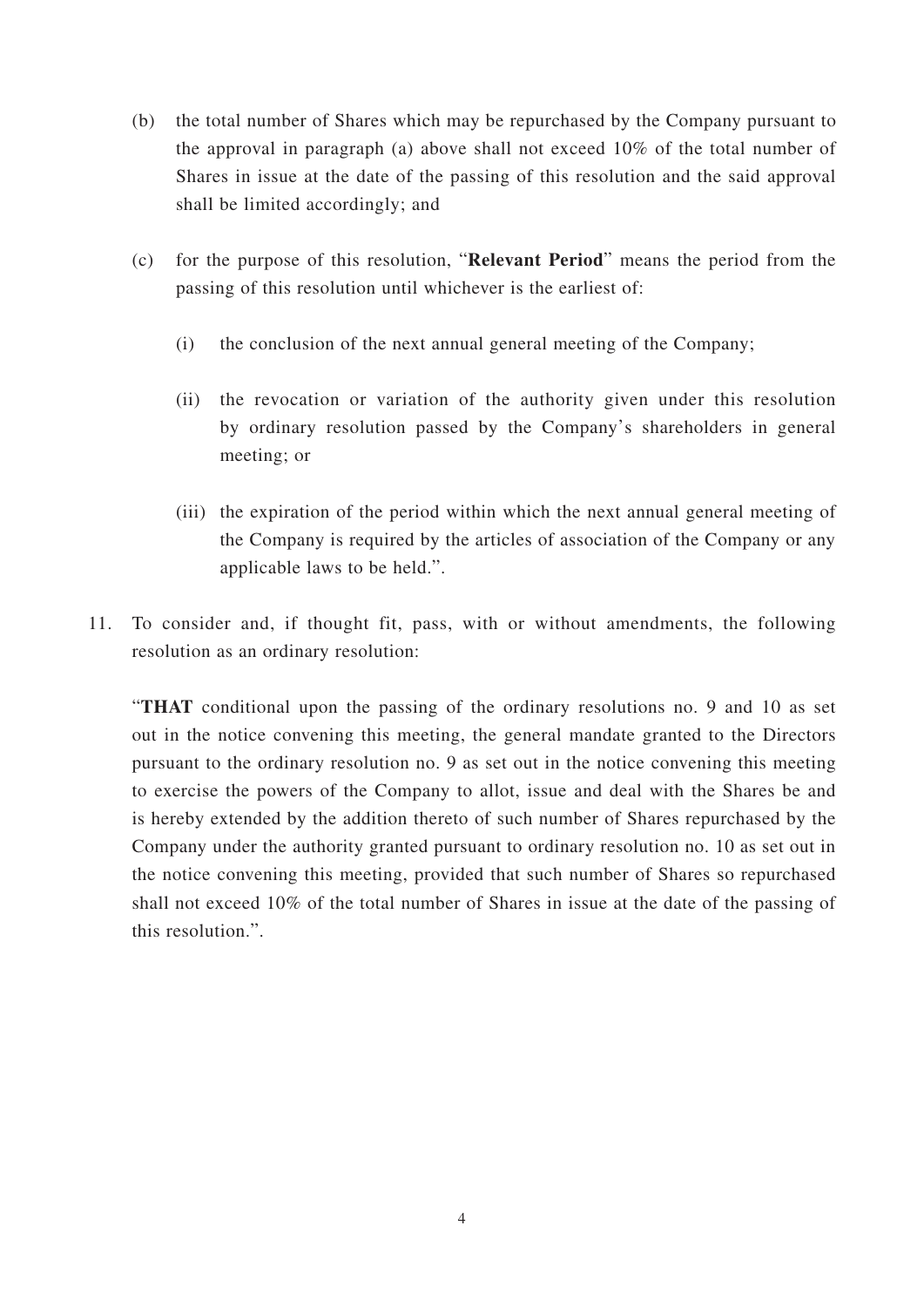12. To consider and, if thought fit, pass, with or without amendments, the following resolution as an ordinary resolution:

#### "**THAT**

(a) the imposition of the following vesting condition (the "**Vesting Condition**") on the share options ("**Options**") granted to each of the 54 Consultants (as defined and described in the circular of the Company dated 26 May 2022) who shall be entitled to subscribe for 397,000,000 Shares in the aggregate (subject to the terms of the share option scheme adopted by the Company on 9 June 2017) be approved, confirmed and ratified with immediate effect:

"The exercise of Options should be conditional upon (i) successful establishment of a limited liability company in Shenzhen, the People's Republic of China with a registered capital of RMB10 million ("**Project Company**"), to act as the project entity in respect of the proposed establishment of an e-commerce platform ("**Platform**") and sale of food products and wine and liquor through the Platform and the shareholding of the Company and Yishikangte Health Management Co., Ltd\*(頤詩康特健康管理有限公司)("**Yishikangte**") in the Project Company shall be 60% and 40%, respectively; and (ii) Yishikangte shall be responsible for the development of the Platform for the Project Company, and the organization of online and offline sales team, to achieve successfully an annual sales amount of RMB4 billion through the Platform."; and

(b) any one Director, or any two Directors if the affixation of the common seal is necessary, be and is/are hereby authorised for and on behalf of the Company to sign, execute, perform and deliver all such other instruments, deeds, documents and agreements and do such acts or things and take all such steps as he or they may in his or their absolute discretion consider to be necessary, desirable, appropriate or expedient to implement and/or give effect to the imposition of the Vesting Condition to the Options and all matters incidental to, ancillary to or in connection with the matters contemplated therein."

<sup>\*</sup> For identification purpose only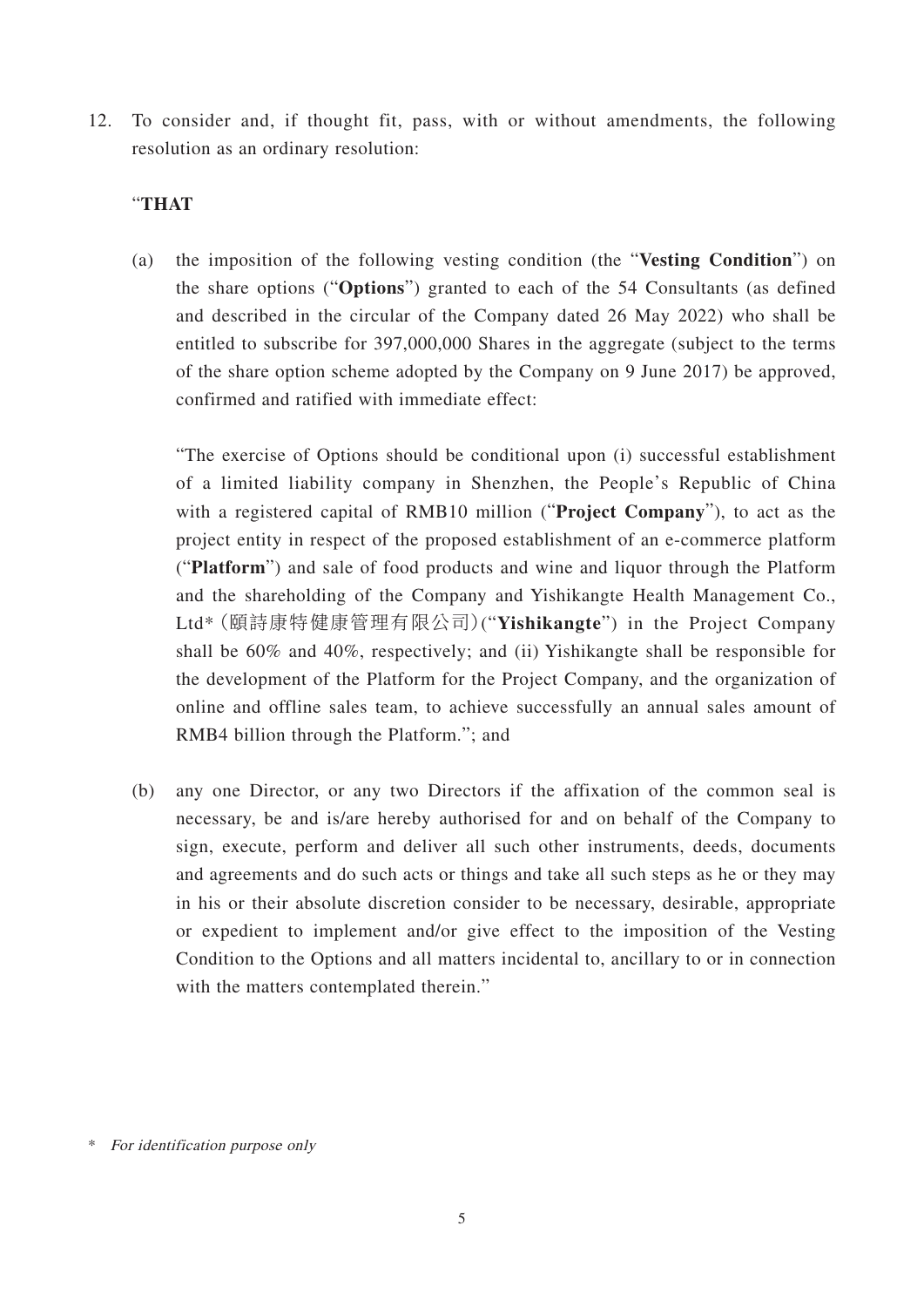13. To consider and, if thought fit, pass, with or without amendments, the following resolution as an ordinary resolution:

"**THAT** subject to and conditional upon the Listing Committee of The Stock Exchange of Hong Kong Limited granting listing of, and permission to deal in, the shares in the capital of the Company to be issued pursuant to the exercise of the options granted under the Refreshed Scheme Mandate Limit (as defined below), the refreshment of the existing scheme mandate limit in respect of granting of options to subscribe for shares under the share option scheme adopted by the Company on 9 June 2017 (the "**Share Option Scheme**"), up to 10% of the total number of Shares in issue as at the date of passing this resolution (the "**Refreshed Scheme Mandate Limit**") be and is hereby approved and that the Directors be and are hereby authorised, at their absolute discretion, to grant options under the Share Option Scheme up to the Refreshed Scheme Mandate Limit and to allot and issue Shares pursuant to the exercise of such option."

### By Order of the Board **China Beidahuang Industry Group Holdings Limited Jiang Jianjun** Chairman

Hong Kong, 26 May 2022

Notes:

- 1. A member of the Company entitled to attend and vote at the meeting is entitled to appoint another person as his/her/its proxy to attend and vote on his/her/its behalf. A member who is the holder of two or more Shares may appoint more than one proxy to represent him/her/it and vote on his/her/its behalf. A proxy needs not be a member of the Company. If more than one proxy is so appointed, the appointments shall specify the number of Shares in respect of which each such proxy is so appointed.
- 2. The instrument appointing a proxy and the power of attorney or other authority, if any, under which it is signed, or a notarially certified copy of such power or authority, must be lodged with the Company's branch share registrar and transfer office in Hong Kong, Union Registrars Limited at Suites 3301-04, 33/F., Two Chinachem Exchange Square, 338 King's Road, North Point, Hong Kong not less than 48 hours before the time appointed for holding the meeting or any adjournment thereof (as the case may be).
- 3. Delivery of an instrument appointing a proxy should not preclude a member from attending and voting in person at the meeting or any adjournment thereof (as the case may be) should he/she/it so wishes and, in such event, the instrument appointing a proxy shall be deemed to be revoked.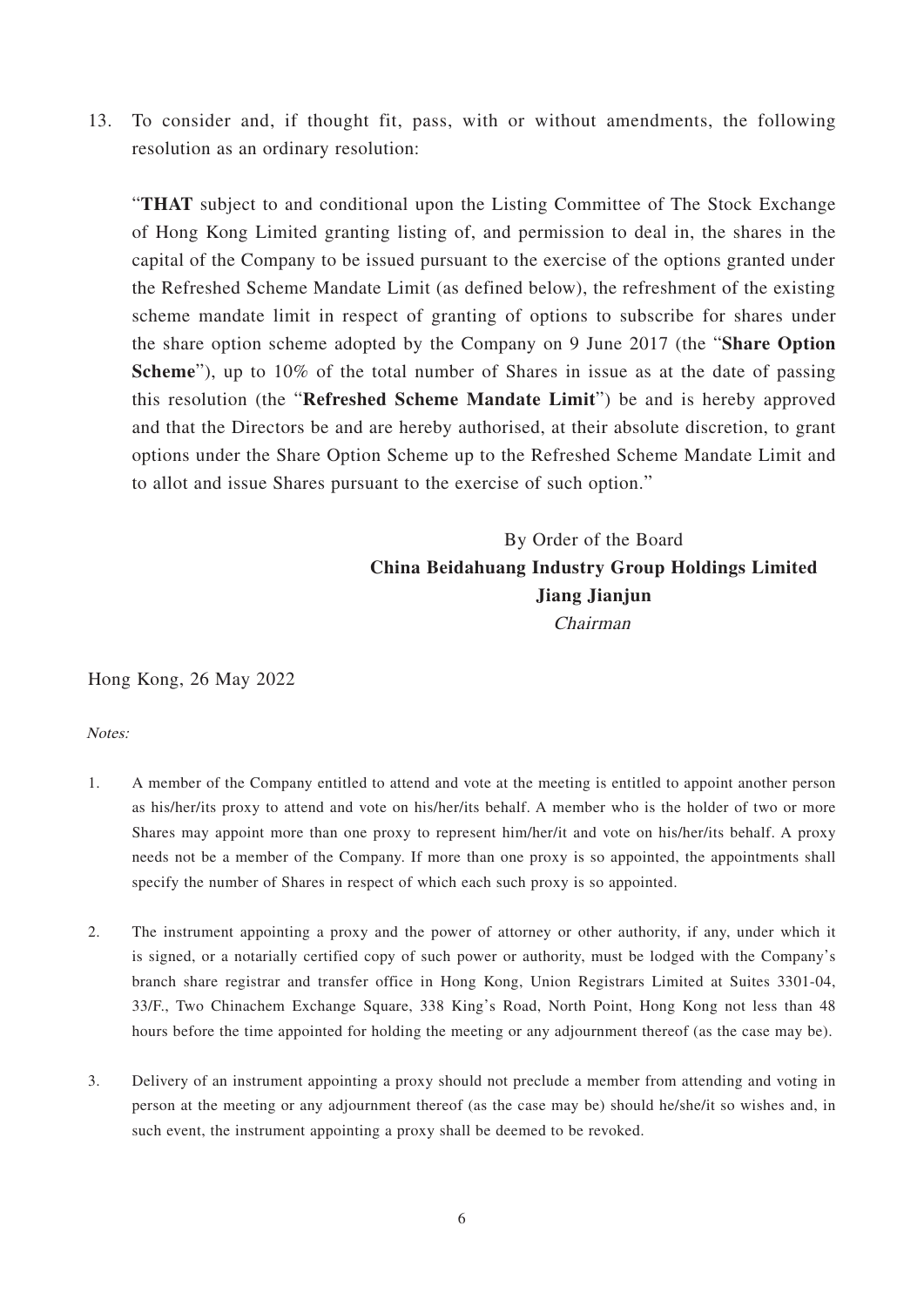- 4. Where there are joint holders of any Shares, any one of such persons may vote at the meeting personally or by proxy in respect of such Shares as if he/she were solely entitled thereto provided that if more than one of such joint holders be present at the meeting personally or by proxy, the vote of the senior who tenders a vote, whether in person or by proxy, shall be accepted to the exclusion of the votes of the other joint holder(s), and for this purpose seniority will be determined by the order in which the names stand in the register of members of the Company in respect of the joint holding.
- 5. The register of members of the Company will be closed from Tuesday, 21 June 2022 to Monday, 27 June 2022 (both days inclusive) during which period no transfer of Shares will be registered and effected. In order to qualify for attending and voting at the meeting, all transfers of Shares accompanied by the relevant share certificates and the appropriate share transfer forms must be lodged with the Company's branch share registrar and transfer office in Hong Kong, Union Registrars Limited at Suites 3301-04, 33/F., Two Chinachem Exchange Square, 338 King's Road, North Point, Hong Kong for registration not later than 4:00 p.m. on Monday, 20 June 2022.
- 6. An Explanatory Statement containing further details regarding ordinary resolution no. 10 of this notice, as required by the Rules Governing the Listing of Securities on The Stock Exchange of Hong Kong Limited, is set out in Appendix II to the circular of the Company dated 26 May 2022.
- 7. If Typhoon Signal No. 8 or above, or a "black" rainstorm warning or extreme conditions caused by super typhoons is in effect in Hong Kong at any time after 8:00 a.m. on the date of the annual general meeting, the meeting will be adjourned. The Company will publish an announcement on the website of the Company at www.irasia.com/listco/hk/chinabeidahuang and on the HKEXnews website of The Stock Exchange of Hong Kong Limited at www.hkexnews.hk to notify shareholders of the Company of the date, time and venue of the adjourned meeting.

As at the date of this notice, the Executive Directors of the Company are Mr. Jiang Jianjun (Chairman), Mr. Ke Xionghan and Mr. Chen Chen; the Non-executive Directors of the Company are Mr. Zhao Wanjiang (Vice-chairman), Ms. Ho Wing Yan and Mr. Li Dawei; and the Independent Non-executive Directors of the Company are Mr. Chong Cha Hwa, Mr. Yang Yunguang and Mr. Chen Zhifeng.